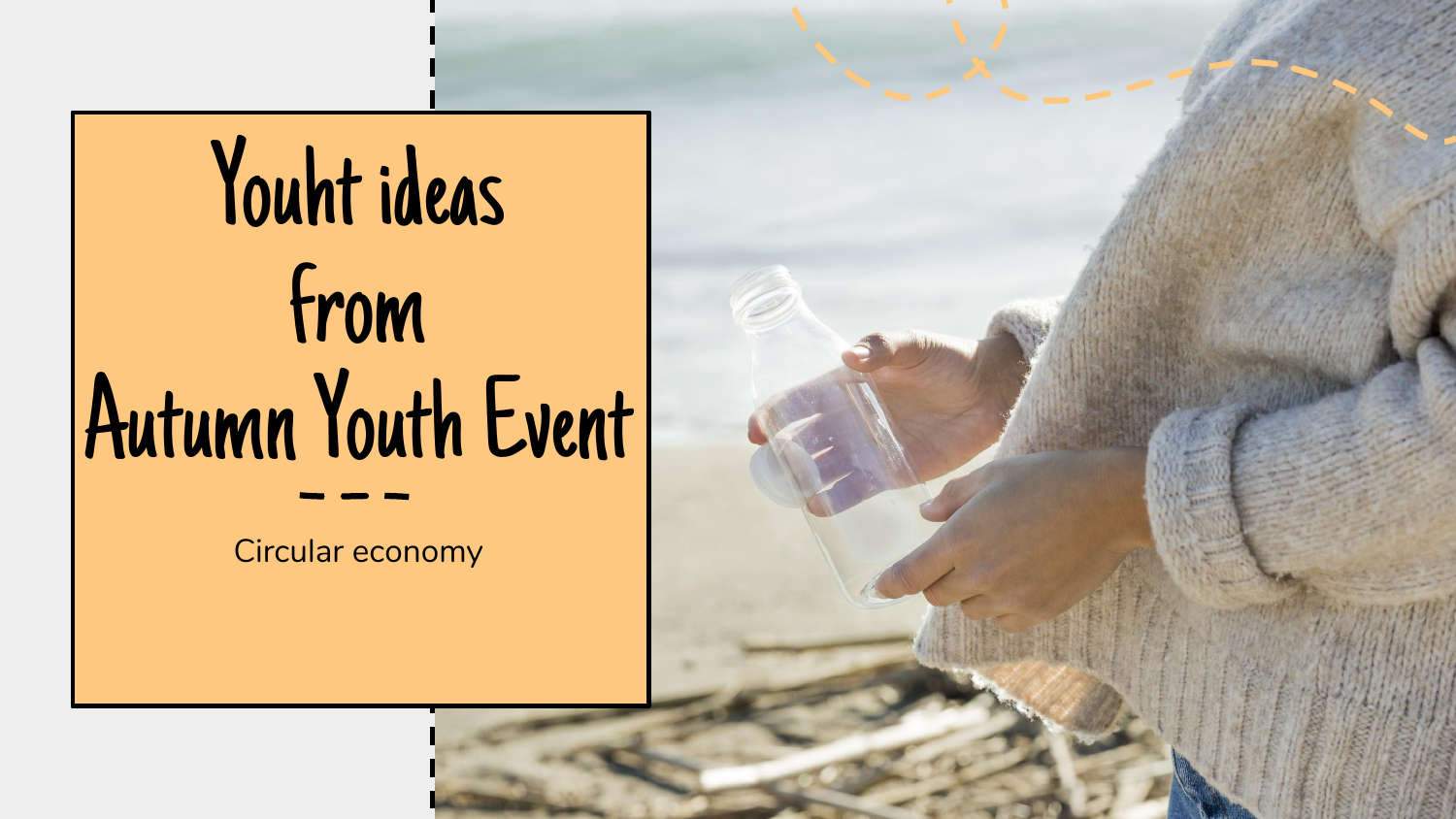# Our impact on the environment & the biggest problems



**ack of knowledge** People often don't realize how **1989 plastic and CO2** plastic and CO2 people often don't realize how often, products are pack individually in plastic bay People often don't realize how important their daily choices are. We often do not pay attention to either the quantity or the materials from which the products come from



Often, products are packed individually in plastic bags, but huge amounts of carbon dioxide are produced during transport



### costs

new, greener solutions are often very costly and less profitable for entrepreneurs and producers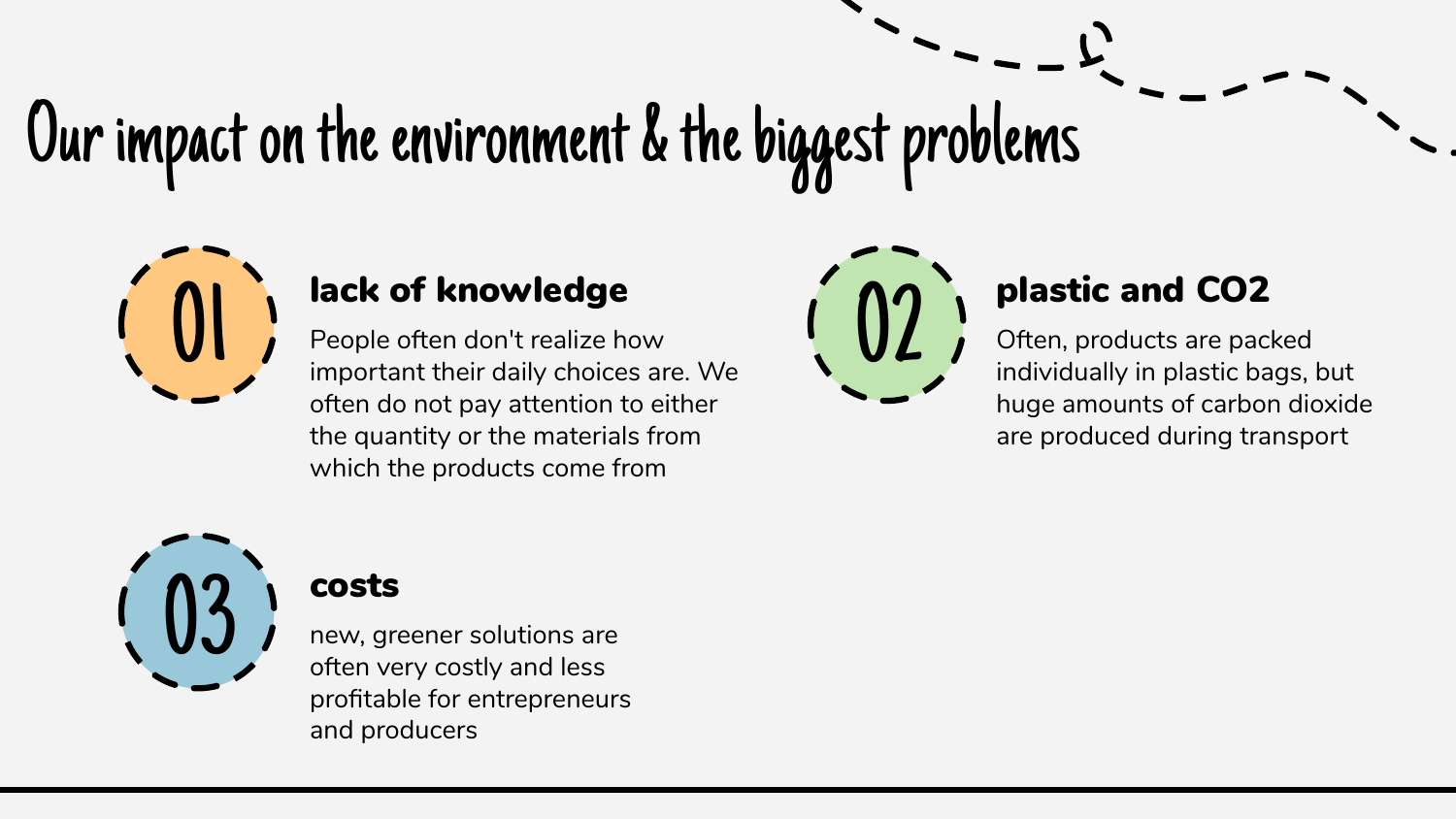## How do young people want to solve this?



### Education &

social campaigns<br>
In our opinion, every big change<br>
starts with a change of mind.<br> **and CO2**<br> **ange in the way cloth**<br>
transported - elimination In our opinion, every big change starts with a change of mind. In Poland, we say "What little Johnny won't learn, John won't know "



Change in the way clothing is transported - elimination of plastic packaging in favor of biodegradable plastics.



### costs

Corporate subsidies and tax breaks can help new and smaller businesses and encourage already large companies to change policy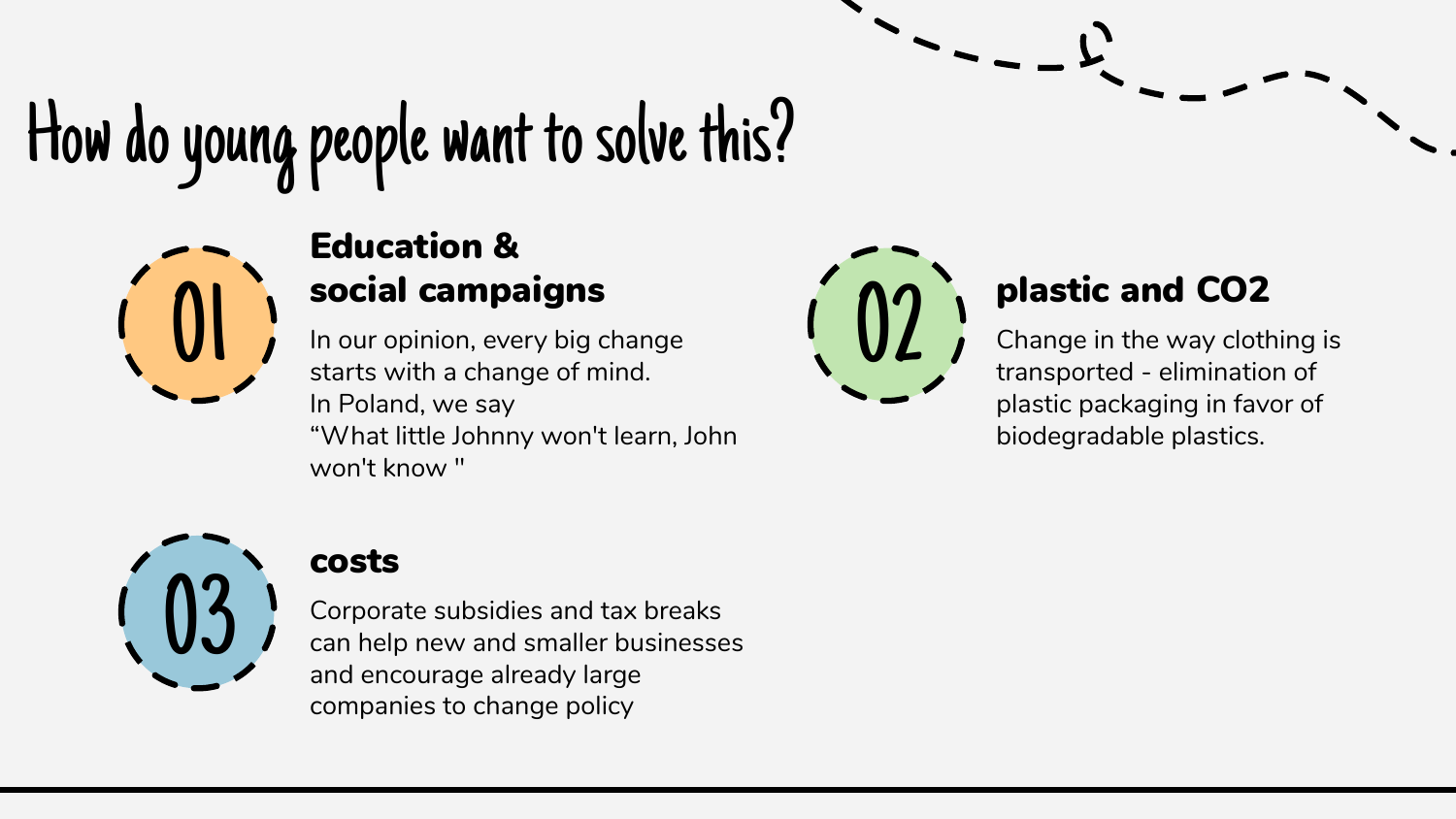## Innovative ideas of young people

★ Organization of projects supporting the exchange of clothes and everyday objects.

 $\bigstar$  Popularization of points with the possibility of donating used clothing